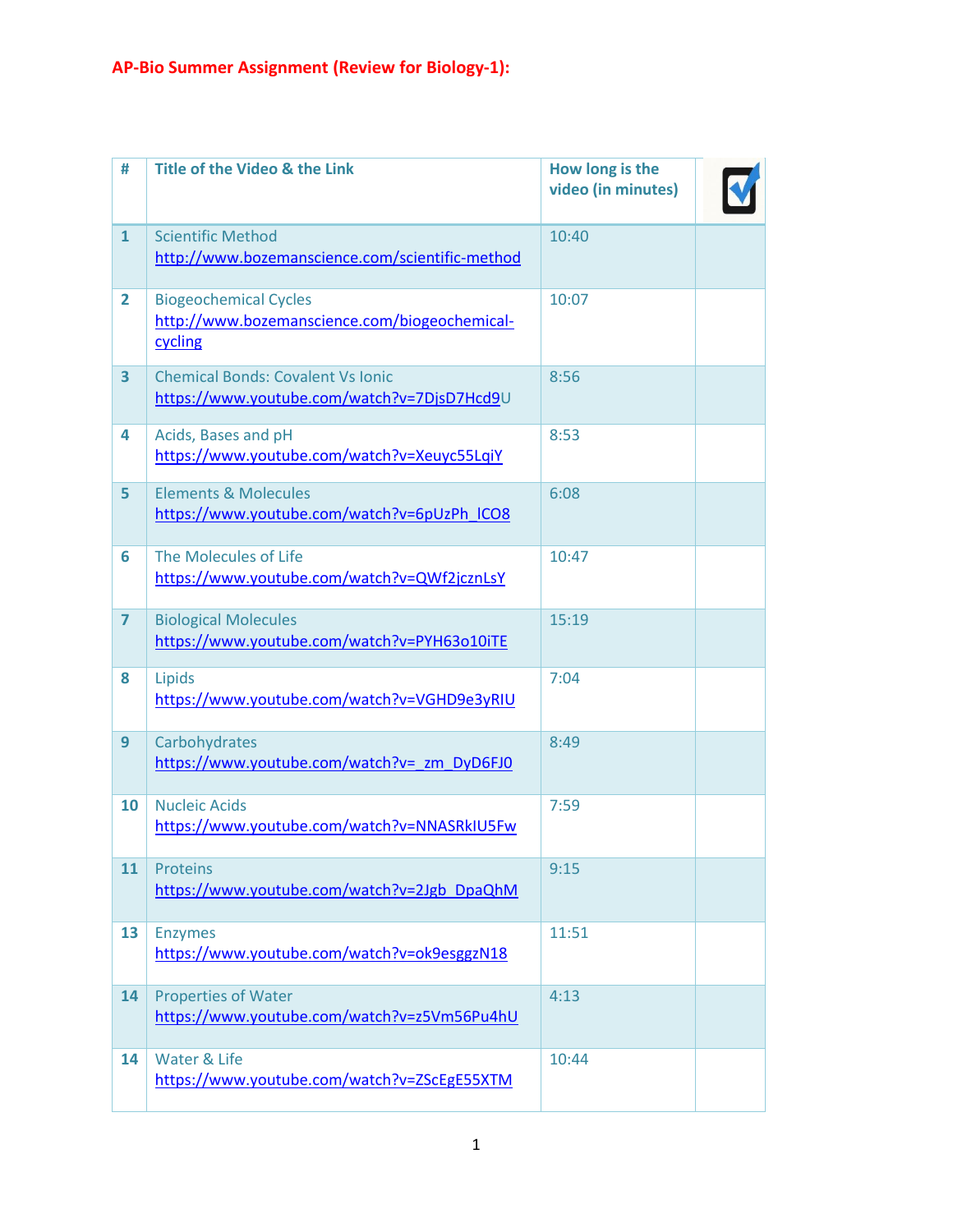## **AP-Bio Summer Assignment (Review for Biology-1):**

| 15 | A Tour of the Cell<br>https://www.youtube.com/watch?v=1Z9pqST72is                | 14:16 |  |
|----|----------------------------------------------------------------------------------|-------|--|
| 16 | <b>Cell Membranes</b><br>https://www.youtube.com/watch?v=y31DlJ6uGgE             | 11:03 |  |
| 17 | <b>What is DNA</b><br>https://www.youtube.com/watch?v=q6PP-C4udkA                | 10:31 |  |
| 18 | <b>Nucleic Acids</b><br>https://www.youtube.com/watch?v=NNASRkIU5Fw              | 7:59  |  |
| 19 | DNA & RNA Part-1<br>https://www.youtube.com/watch?v=qoERVSWKmGk                  | 12:28 |  |
| 20 | Three domains of Life<br>http://www.bozemanscience.com/three-domains-of-<br>life | 7:29  |  |

Dear AP-Biology Students,

Welcome to the world of AP-Biology!

1. Above table has the links for review videos. Please watch the videos with full attention and take *at least* one page of notes (front & back). Turn them in together (stapled) on the first day of the school year 2017-18. This activity will help you refresh and strengthen the knowledge you gained in the Bio-1 class.

Rubric:

- 1. Title of the video on the first line
- 2. Detail notes on the video
- 3. Neat handwriting in ink
- 4. Submitted on the due date
- 5. Your last name and first name written on the top right hand corner of each page
- 2. Join my AP-Bio 17-18 class on Remind.com by clicking on the following link. <https://www.remind.com/join/kg9bhg>